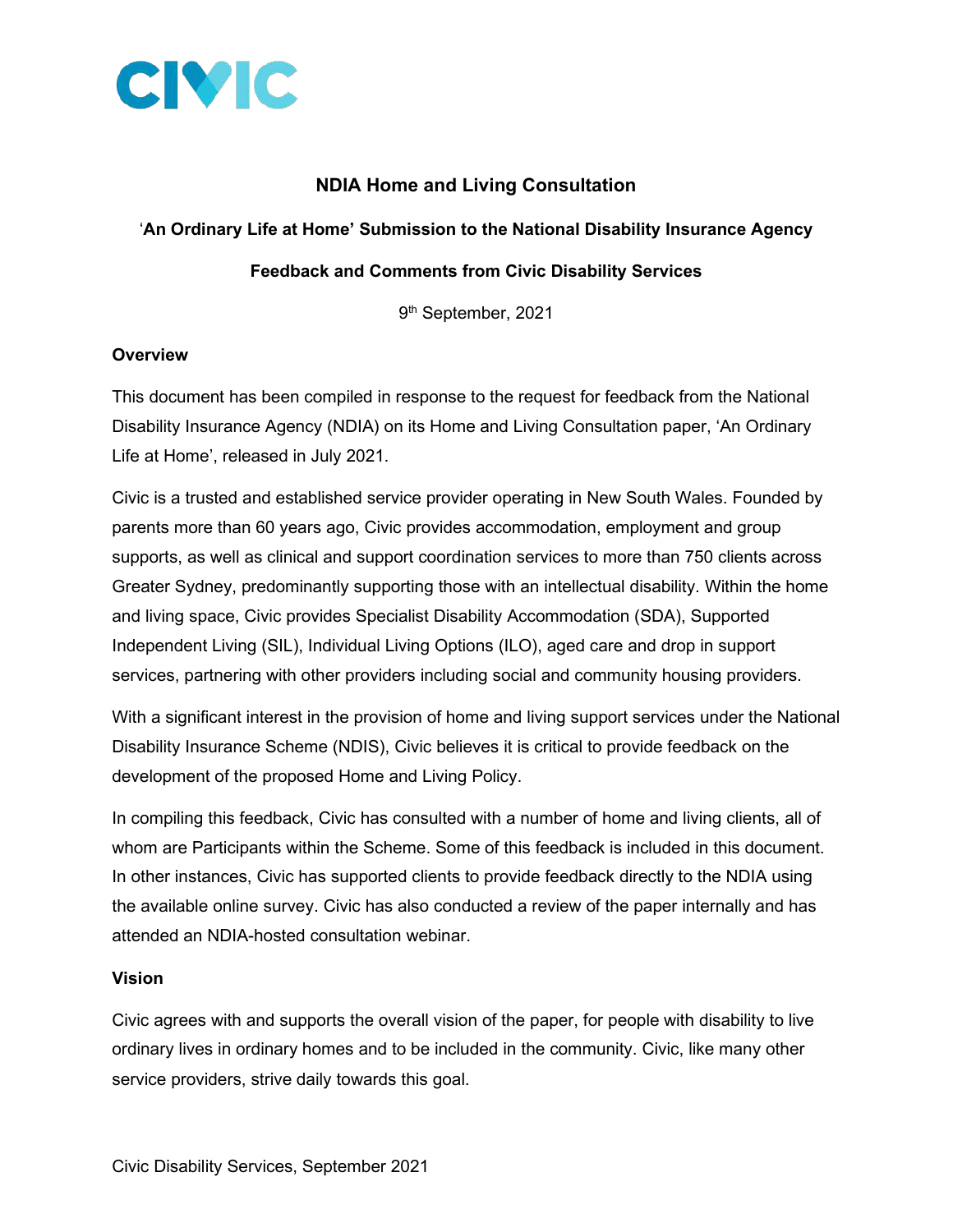

#### **Impact on Established SIL Models**

The tone of the paper is extremely negative towards established SIL providers and SIL models. The use of language such as 'invisible', 'impersonal', 'institutional' and 'built for convenience' in referencing this model discredits the rewarding outcomes being achieved by clients and their providers on a daily basis. The language will naturally put offside those who the Agency needs to work with, who know their clients best and who can support the NDIA and their clients in achieving the vision of the paper.

The paper references 'contemporary group homes of between 2 and 4 people'. Civic is interested to understand better the difference between a group home of four, and a group home of five that the NDIA believes makes the former 'contemporary'. Civic is also interested to understand, given the financial strains on the NDIA SIL model and pressures on funding / Scheme sustainability, how a two-to-three person model can be justified financially given the fact that costs for supports will be shared across a smaller number of individuals.

#### **Civic Client, currently residing in a SIL environment**

*"I am happy at my home at the moment. I am happy because I have Rosa, Candice, Donna, Christina, Sabrina, Lyndsey, Derek and Evans. And Charles, I know he only does wake overs but I know if I need help I can come see him. I have anxiety all the time and they help me.* 

*"I would not like to live independently right now because I am scared."* 

The paper also references prioritising the support of participants who live in 'institutional / group home settings with five or more residents to start looking at what an ordinary life looks like for them, within their budget.' Many of these individuals have been living with their housemates for more than 10 years, are elderly, and are supported to achieve outcomes and roles in the community of importance to them. Civic would recommend the NDIA acknowledge that this is the case in many instances.

With the recent news that Disability Services Australia (DSA) has gone into administration, NDIA will also need to consider and financially account for the impact the above strategy will have on providers with a high number of SIL model homes of five or more tenants. The above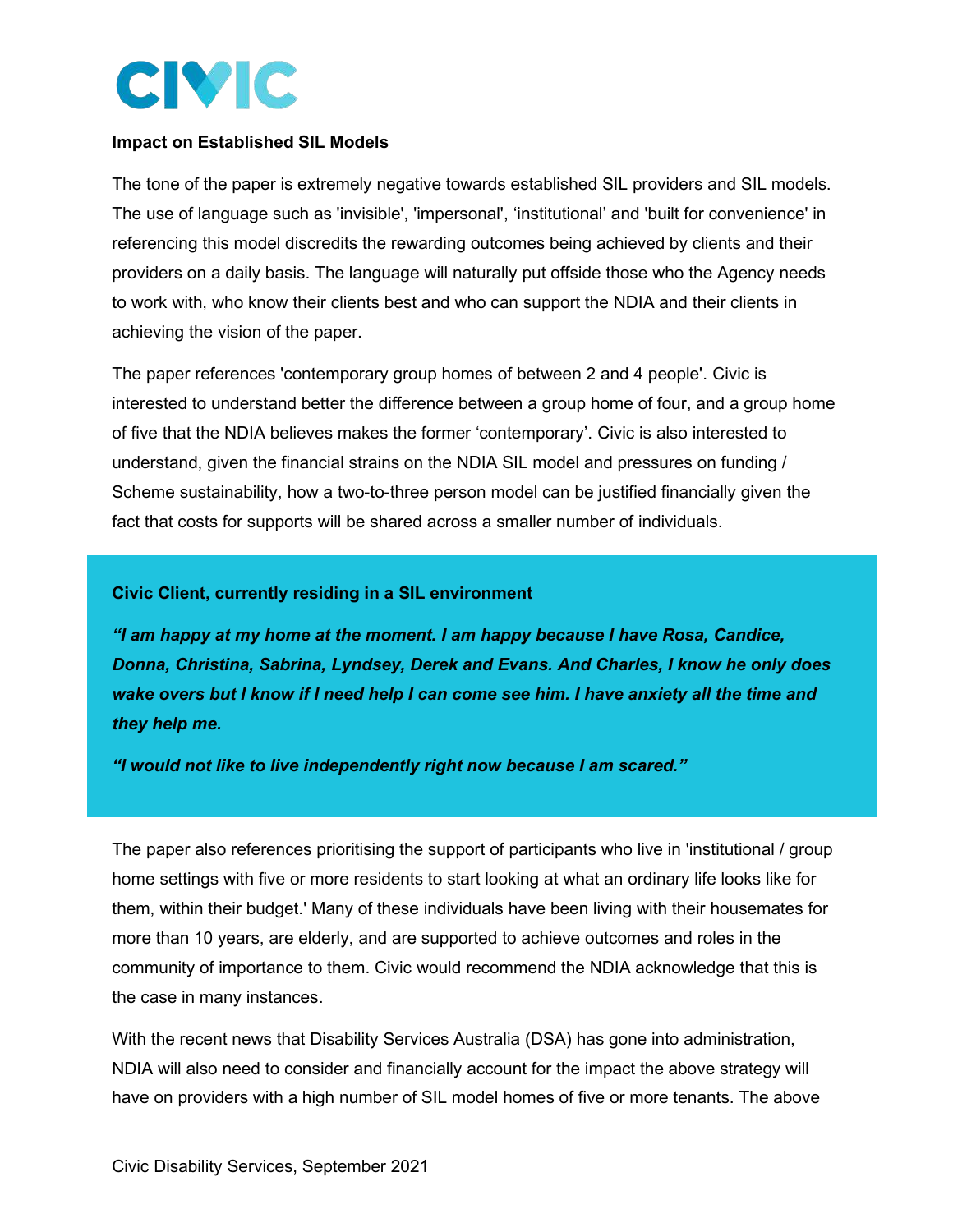## CIVIC

strategy will inevitably lead to vacancies and a need for providers to restructure the viability of established models, which will risk the financial stability of many service providers. To support the NDIA in this strategy, providers will need the NDIA to address the SIL pricing issues introduced in the 19-20 Price Guide and further offer financial support to ensure the continuation of services where established five person models are disrupted. With the current SIL pricing limits, any vacancy impact, reducing a five person model to a four person model will have an untenable impact unless vacancies are absorbed, which then impacts Scheme sustainability.

#### **Civic Client, currently residing in a SIL environment**

*"I often talk about what happens when I get older and what it was like when I moved between houses before. Sometimes when I'm upset I talk about moving but I don't think I can live by myself."* 

#### **Informal Supports**

The paper places an emphasis on supports provided by family and friends as well as the NDIA. The majority of our home and living clients are aged between 40 and 79, placing parental age at between 70 and 100. In many instances, families are facing their own health crises and are unable to support those they have been caring for for 40+ years. In these instances, informal supports are simply not in place. Placing an emphasis on informal support, will need to be balanced with the acceptance that these supports are not established in all instances, and that many participants will continue to rely on more formal, stable supports.

Further, the case studies and examples cited in this paper are all for individuals aged 27 or under with little to no reference to the large cohort of individuals with disability aged 40+.

## **Civic Client, currently residing in a SIL environment**

*"I would like to have more choice to have my brothers come and live with me"*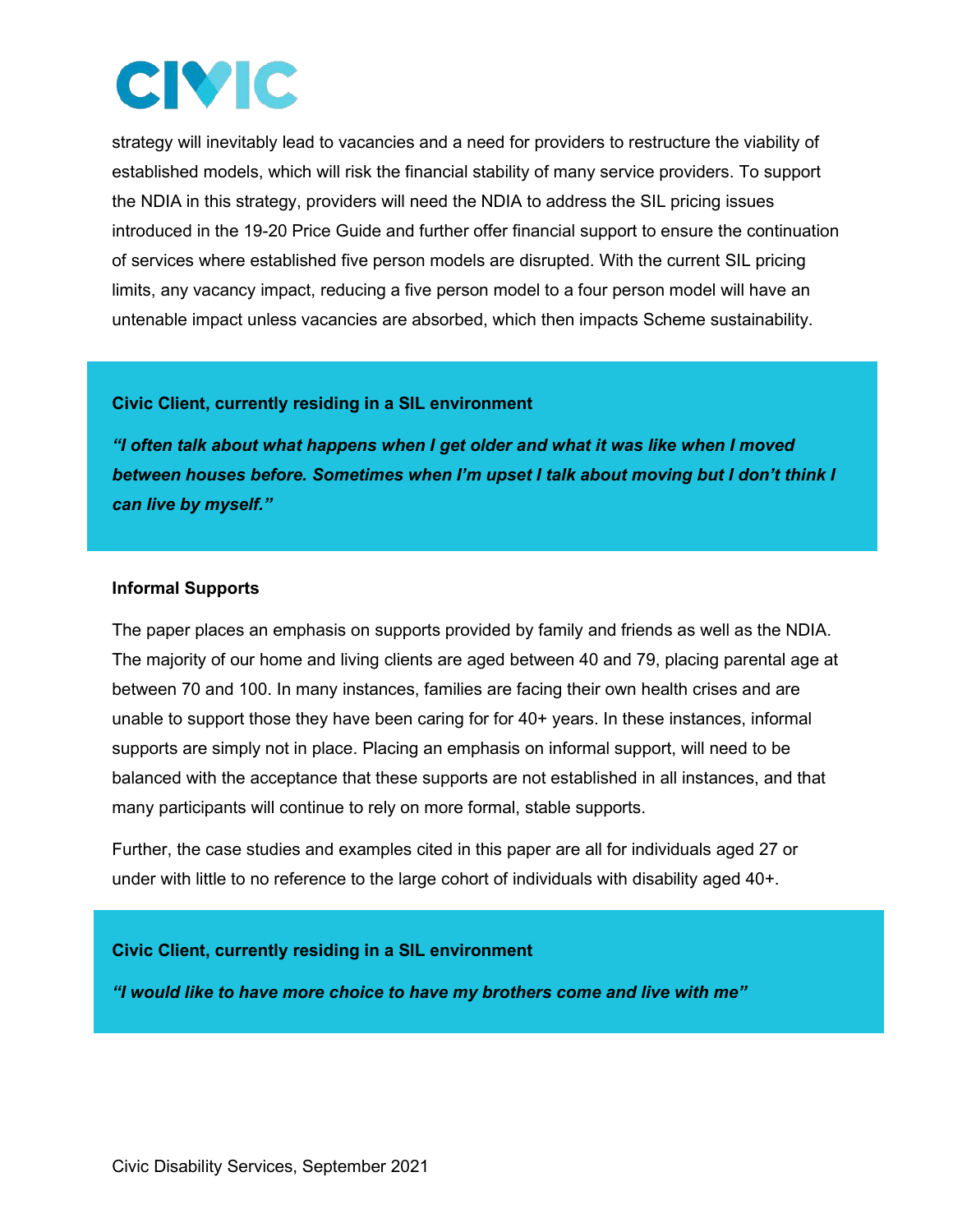

#### **An 'ordinary life'**

The paper references 'flexible' home and living arrangements. Security and stability is often critical to our clients achieving their outcomes and improving quality of life and independence. Some of the 'flexible' models referred to in the paper do not appear to offer security and seem subject to frequent change, e.g. in the example host arrangement, the example cites a host family, a second back up host family, and a friendly neighbour, none of whom are related to or employed by the participant, and each of which could collapse under an informal model of support. This is at odds with the goal of the paper, to support 'an ordinary life'.

#### **Civic Client, currently residing in a SIL environment**

*"I wasn't happy before and now I am. I like my home and all the things we do. Even though covid is horrible I still do lots of things and have friends. Before it wasn't like this."*

#### **Consideration for Established Systems and Processes**

The paper references providers being supported to adopt the changes under the Home and Living Policy by allowing enough time for changes to be made in the market. Most 'experienced providers' have established, costly and complex systems in place that support them in navigating the current, equally complex NDIA claiming and funding submissions environment, and in rostering shifts according to documented supports. Any change to the policy that impacts the funding application and claiming process will result in extremely costly updates to systems, processes and training to staff. The statement that providers will be allowed time to adopt changes needs to be backed up with a thorough understanding of the true impact (financial, staffing, systems) of any change on providers.

#### **SIL funding pressures and time consuming NDIA processes quashing innovation**

The paper references wanting providers to offer more innovative and modern supports and accommodation for participants to start living ordinary lives. Sadly, providers' finances are stretched with a currently underfunded SIL model that does not afford many the opportunity to invest in innovation. Similarly, the bureaucracy and lengthy administrative delays inherent to the NDIA means that resource is consumed chasing payments for services provided, rather than affording time to invest in innovation and design. Finally, where providers do move to offer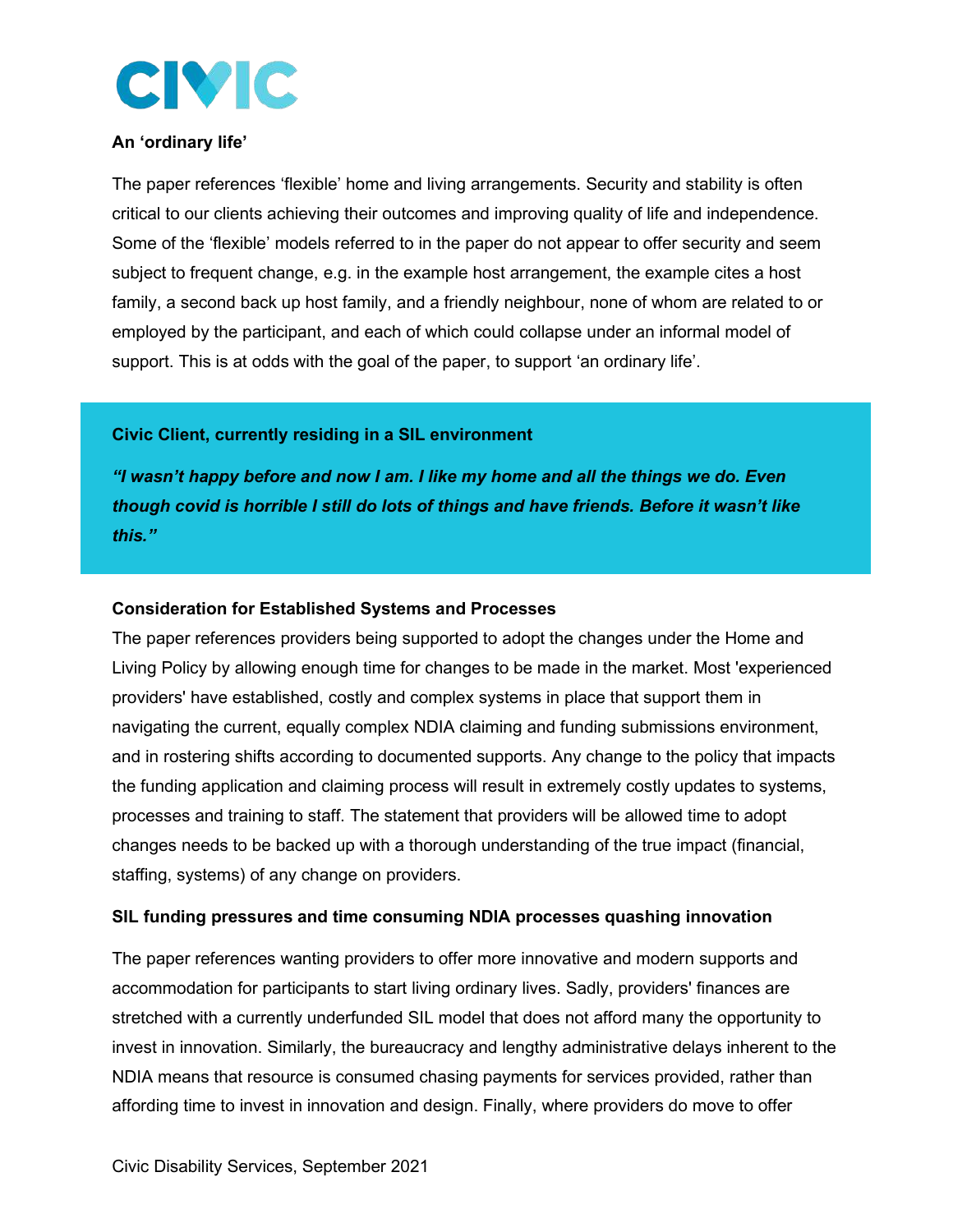## **CIVIC**

innovative solutions, such as in the provision of on-site 24/7 support to those formerly living in residential aged care, the support funding is questioned and removed by the NDIA, and innovation therefore quashed. The continual bureaucracy, fighting and change leaves providers wary of pushing forward with un-funded 'innovative' services.

## **Civic Client, currently residing in a SIL environment**

*"I would like to understand NDIS more and why I sometimes don't get what I want"* 

## **Conflict of Interest**

On page 11 the paper references the lack of appropriate, affordable private market and social housing, or housing that can be modified, in reasoning why many remain in 'closed system SIL homes'. Separating the housing and support provider (and support coordinator) will not fix the lack of appropriate and affordable housing.

The Paper goes on to reference conflict of interest when a participant chooses a support coordinator and SIL support provider from the same organisation. In our experience, many clients move their support coordination to their SIL provider following a period of trusting support. Civic would recommend the NDIA considers some allowance for those who choose to have a number of different services under the same provider.

## **The role of established and experienced providers in supporting Participants**

Noting the omission of 'providers' on page 15, 'We want you to feel supported by planners, support coordinators and Local Area Coordinators, and we will give them the information they need to build their knowledge and understanding of the choices available.' While the NDIA is trying to emphasise the roles of S/Cs and LACs, the fact remains providers are trusted by clients and families to support them in exploration and design, in the provision of trusted supports and in supporting their achievement of their individual life goals. NDIA should acknowledge this in the future Policy and also support providers in this process.